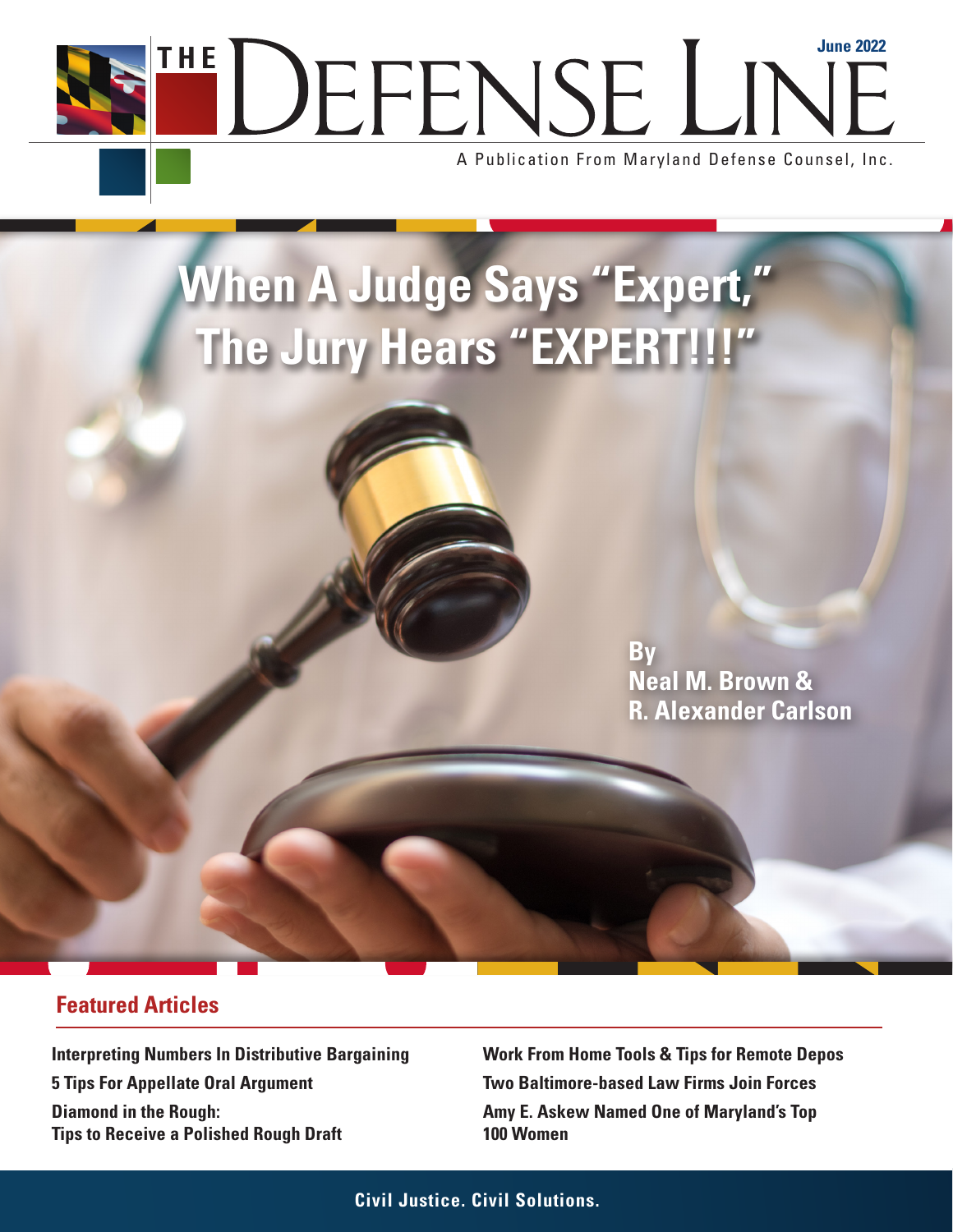# When A Judge Says "Expert," The Jury Hears *"EXPERT!!!"*





The attorney begins by asking foundational questions concerning the witness's qualifications. From the jury's perspective, they can see that the attorney appears to be building to something: "When did you obtain your doctorate?" "Have you ever been published in your field?" "And doctor, how long have you held that position?"…

Next, the attorney turns to the judge and tenders the witness as an expert in a particular field. From the jury's perspective, they see a break in the attorney's routine. They see the attorney halt his own questioning of the witness to suddenly, and in front of the jury, ask a question of the judge. And not just any question; the attorney asks that the judge — someone who has let every other witness testify without comment, praise, or criticism — to declare their witness an "expert."

Opposing counsel is then given the opportunity to object or conduct *voir dire*. Afterwards, and assuming the witness meets the requirements of Maryland Rule 5-702, the judge makes a declaration. From the jury's perspective, they see this honorifically titled person in a black robe who sits high in the courtroom (and takes no side in the case), make an affirmative statement about this witness. The jury sees the judge acknowledge this special witness as an "expert."

At the end of the trial, the jury must decide whether to accept or reject the opinion of this witness. But is a jury truly able to make an independent and uninfluenced decision after hearing the Court give its seal of approval and declaring this witness an "expert"?

#### Neal M. Brown and R. Alexander Carlson

The American Bar Association ("ABA") answer to this question is "no," and it denounces the practice of any court referring to these opinion witnesses as "experts" in the presence of the jury. ABA Civil Trial Practice Standard 14 states, "[t]he Court should not, in the presence of the jury, declare that a witness is qualified as an expert or to render an expert opinion, and counsel should not ask the Court to do so."1

We have found no good reason for courts to continue to follow the traditional Maryland approach of tendering a witness as an expert in the presence of the jury. We believe the time has come for Maryland to change the common practice of a court declaring a witness an "expert" in the presence of the jury. We advocate for our courts to adopt the ABA approach and conduct all offers and findings of expert status outside the presence of the jury. We welcome thoughts and comments on this approach.

#### The Meaning of "Expert"

The term "expert" is often used by the Maryland legal system to refer to a particular category of witnesses: those who have satisfied the criteria of Maryland Rule 5-702. Black's Law Dictionary defines "expert" as follows:

Someone who, through education or experience, has developed skill or knowledge in a particular subject, so that he or she may form an opinion that will assist the fact-finder.2

Nothing in this legal definition denotes that the person is a master, or a genius, or an infallible being.

But this *legal* definition differs from the common-usage meaning of the term "expert," which often carries a greater degree of grandeur. The term "expert" was originally derived from the Latin term "expertus," which meant "well-proven, tested; **shown to be true**."3 Unlike Black's Law Dictionary, Merriam Webster's Dictionary, defines "expert" as "one with the special skill or knowledge **representing mastery of a** 

**particular subject**."4 In any video game or competition, "expert" is the most difficult setting at which one can play. Consequently, the common parlance usage of "expert" likely carries with it notions that exceed the minimum threshold requirements of Maryland Rule 5-702. To some, the term may even carry notions of absoluteness or incontrovertibility.

Moreover, the term "expert" is not just a noun, but also an adjective, communicating the speaker's belief or opinion about the degree of skill possessed by a particular person. A judge's declaration that a particular witness is testifying as an "expert" may unintentionally communicate to a juror that this neutral and learned magistrate believes a particular witness's testimony carries more weight or greater degree of truth.

#### The Law In Maryland

Under Maryland Rule 5-702, "[e]xpert testimony may be admitted … if the court determines that the testimony will assist the trier of fact." Nothing within that portion of the Rule requires that the trial court declare the witness to be an "expert" *in front of the jury* before permitting opinion testimony. Nothing within that Rule requires that the court make *any type* of declaration in front of the jury.

Maryland Rule 5-702 further provides that, in "making that determination, the court shall determine … whether the witness is qualified as an expert by knowledge, skill, experience, training, or education." *Id.* Nothing within this portion of the Rule requires that the judge inform the jury of his or her finding — or that the judge inform the jury of any belief by the court regarding the witness's knowledge, skill, or training. In fact, the ordinary practice is for a jury to hear only the admissible evidence, not the reasons underlying the admissibility ruling.5

We have found no Maryland statute, Rule, or appellate case in this State requiring the court to declare, in front of the jury, that a particular witness is an expert. *Continued on page 6*

<sup>1</sup> *ABA Civil Trial Practice Standard 14* (Aug. 2007) (available at https://www.americanbar.org/groups/litigation/policy/civil\_trial\_standards/).

<sup>2</sup> *See* EXPERT, Black's Law Dictionary (11th ed. 2019).

See EXPERTUS, The Oxford Latin Dictionary 649 (1968) (emphasis added).

<sup>4</sup> *See* EXPERT Merriam-Webster.com. 2011. https://www.merriam-webster.com (last visited March 6, 2022) (emphasis added).

<sup>&</sup>lt;sup>5</sup> Maryland Rule 5-104(c) provides, "[h]earings on preliminary matters shall be conducted out of the hearing of the jury when required by rule or the interests of justice."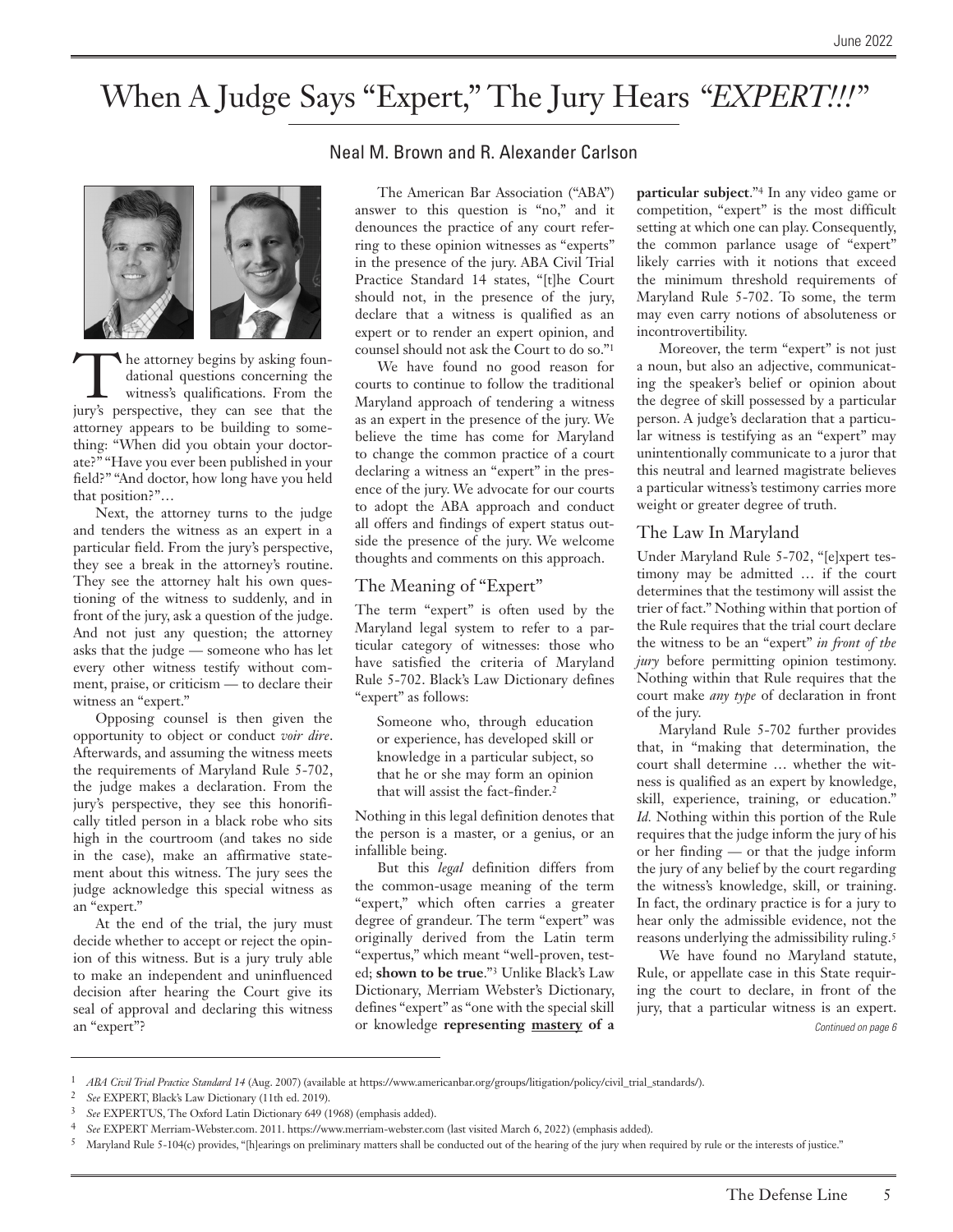#### **(EXPERT)** *Continued from page 5*

To the contrary, that position appears to be inconsistent with the advisements suggested under the Maryland Pattern Jury Instructions:

Arguments about objections or motions are usually made out of the hearing of the jury, either here at the bench or after you have been excused from the courtroom. This is because **questions of law and admissibility of evidence do not involve the jury; they are decided by the judge.… You should draw no conclusions from my rulings, either as to the merits of the case or as to my views regarding any witness** or the case itself.6

The Court of Appeals has similarly opined, "[i]t is the policy of the law to protect the province of the jury from invasion by the court. The court must not assume the power of judging the credibility of witnesses or determining the weight of testimony in case of discrepancy."7

Though Maryland appellate courts have yet to address this issue — whether a trial court should declare the witness to be an expert in the presence of the jury — legal precedent in other jurisdictions establishes that such judicial recognition is inappropriate and may be prejudicial.8

#### Other Jurisdictions

Several circuits have adopted the ABA recommended approach, disallowing trial courts from recognizing witnesses as experts in the presence of the jury. The Sixth Circuit discourages the practice of a court declaring a witness "an expert" in the presence of the jury.9 In *Johnson*, the Court of Appeals for the Sixth Circuit reasoned as follows:

We pause here to comment on the procedure used by the trial judge in declaring before the jury that Officer Dews was to be considered an expert….**When a court certifies that a witness is an expert, it lends a note of approval to the witness that** *inordinately enhances the witness's stature and detracts from the court's neutrality and detachment.*<sup>10</sup>

Courts in other circuits have reached similar conclusions. The Court of Appeals for the Eighth Circuit similarly commented:

Although it is for the court to determine whether a witness is qualified to testify as an expert, there is no requirement that the court specifically make that finding in open court upon proffer of the offering party. **Such an offer and finding by the Court might influence the jury**  **in its evaluation of the expert and the better procedure is to avoid an acknowledgement of the witnesses' expertise by the Court.**<sup>11</sup>

In the Seventh Circuit, the Court of Appeals did not address this issue directly but, in *dicta*, obliquely referenced the ABA process favorably:

The judge, however, has a rule that an expert witness is not to be called an expert in front of the jury, lest the jurors be awed and think the witness infallible. Our court has not considered this rule as yet, but it has been accepted by other courts… and the ABA likewise recommends that trial courts not endorse witnesses as "experts."12

The Federal Rules of Evidence do not specify whether courts should declare witnesses to be "experts" in the presence of the jury. However, the Advisory Committee Note to the 2000 amendment to Rule 702 discouraged the court's use of the term "expert" in the presence of the jury:

The amendment continues the practice of the original Rule in referring to a qualified witness as an "expert." … The use of the term "expert" in the *Continued on page 7*

6 MPJI-Cv 1:1 INTRODUCTION, MPJI-Cv 1:1 (emphasis added).

7 *Singleton v. Roman*, 195 Md. 241, 246, 72 A.2d 705, 707 (1950) (emphasis added).

8 The Maryland Pattern Civil Jury Instructions does use and define the term "expert" for the jury:

 An expert is a witness who has special training or experience in a given field. You should give expert testimony the weight and value you believe it should have. You are not required to accept any expert's opinion. You should consider an expert's opinion together with all the other evidence.

 MPJI-Cv 1:4 EXPERT OPINION TESTIMONY, MPJI-Cv 1:4. Nonetheless, this broad statement at the end of trial is distinctly different than a judge singling out particular witnesses and labeling them as "experts" in front of the jury and immediately preceding the substance of those witnesses' testimony. *See also Johnson*, 488 F.3d at 698 (citing *Berry v. McDermid Transp., Inc.*, 2005 WL 2147946, at \*4 (S.D. Ind. Aug.1, 2005) for the proposition that jury instructions should use the phrase "opinion witnesses" instead of "expert witnesses").

- 10 *Id.* (emphasis added).
- 11 *See United States v. Bartley*, 855 F.2d 547, 552 (8th Cir.1988) (emphasis added).

12 *United States v. Lopez*, 870 F.3d 573, 583 (7th Cir. 2017).

## **Get Involved With MDC Committees**

To volunteer, contact the chairs at

**www.mddefensecounsel.org/ leadership.html**

#### **Committees**

- **•** Appellate Practice
- Judicial Selections
- Legislative
- Membership
- Programs
- Publications
- Sponsorship
- Young Lawyers

#### **Substantive Law Committee**

- Commercial Law
- Construction Liability
- Employment Law
- Health Care and Compliance
- Lead Paint
- Privacy, Data, and Security
- Products Liability
- Workers' Compensation

<sup>9</sup> *See United States v. Johnson*, 488 F.3d 690, 697 (6th Cir. 2007).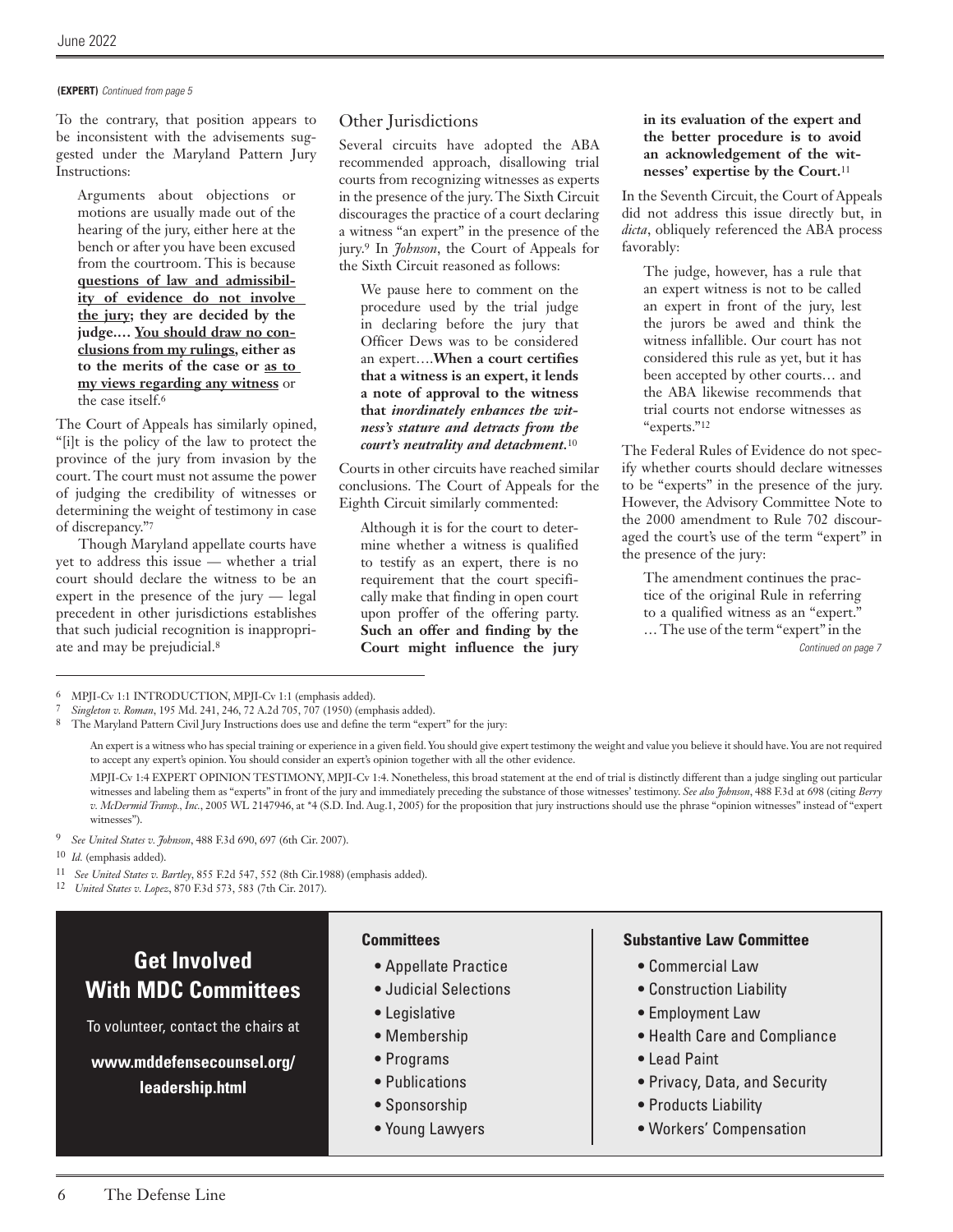**(EXPERT)** *Continued from page 6*

Rule does not, however, mean that a jury should actually be informed that a qualified witness is testifying as an "expert." Indeed, there is much to be said for a practice that prohibits the use of the term "expert" by both the parties and the court at trial. **Such a practice ensures that trial courts do not inadvertently put their stamp of authority on a witness' opinion, and protects against the jury's being overwhelmed by the so-called "experts."**<sup>13</sup>

A few states have also adopted this approach, whereby the trial court refrains from declaring a witness to be an "expert" in the presence of the jury. The Supreme Court of Arizona, adopting this approach, observed as follows:

By submitting the witness as an expert in the presence of the jury, counsel may make it appear that he or she is seeking the judge's endorsement that the witness is to be considered an expert.... **In our view, the trial judge should discourage procedures that may make it appear that the court endorses the expert status of the witness.**<sup>14</sup>

The Supreme Court of Kentucky used language that was even stronger than that in Arizona, stating:

Great care should be exercised by a trial judge when the determination has been made that a witness is an expert. If the jury is so informed such a conclusion obviously enhances the credibility of that witness in the eyes of the jury. All such rulings should be made outside the hearing of the jury and **there should be no declaration that the witness is an expert.**<sup>15</sup>

#### Academic Publications

In addition to courts, several noted legal scholars have discussed the dangers accompanying the practice of a trial court declaring a witness to be an "expert" in the presence of the jury. McCormick on Evidence recognized the position that such an approach "might influence the jury in its evaluation of the expert and the better procedure is to avoid an acknowledgment of the witness's expertise by the court."16

The Honorable Judge Charles R. Richey of the United States District Court for the District of Columbia, published an oft-cited article, delineating the risks created when a court declares a witness to be an "expert" in front of the jury.17 Judge Richey noted:

One source of the term's prejudice is that the everyday meaning of the word "expert" … **every human being's ears pick up on the word "expert," giving the "expert" witness more attention and credence than any other witness or evidence.** In other words, to the jury an "expert" is just an unbridled authority figure, and as such he or she is more believable. Thus, in normal parlance, stating that someone is an "expert" not only speaks to his or her credentials, but also vouches for his or her credibility. This does not comport with fundamental fairness.18

Renown trial lawyer Irving Younger also emphasized how a court's declaration that a witness is an expert may impact a jury:

[Y]ou say to the judge something like, 'Your Honor, I ask the court to declare Dr. Elko an expert in the field of physiology.' Now, you see, all you're doing is saying to the judge, 'Your Honor, with respect to…whether the expert can give his opinion, have I done it, Judge? Have I done it?' And, of course you've done it, so the judge says, 'Yes.'

How does the jury hear it? The jury hears it as the judge certifying that your expert is an expert. The judge's authority begins to be associated with your expert's authority. And since the judge is the ultimate figure in the courtroom, it's a very

#### **The MDC Expert List**

The MDC expert list is designed to be used as a contact list for informational purposes only. It provides names of experts sorted by area of expertise with corresponding contact names and email addresses of MDC members who have information about each expert as a result of experience with the expert either as a proponent or as an opponent of the expert in litigation. A member seeking information about an expert will be required to contact the listed MDC member(s) for details. The fact that an expert's name appears on the list is not an endorsement or an indictment of that expert by MDC; it simply means that the listed MDC members may have useful information about that expert. MDC takes no position with regard to the licensure, qualifications, or suitability of any expert on the list.

nice phenomenon to have working for you."<sup>19</sup>

#### Practical Application of the ABA Approach

Maryland courts can comply with the ABA approach by implementing a minor change to its traditional routine. Under the ABA approach, the tendering of an expert would proceed as follows:

- 1. Counsel proceeds in the ordinary course, questioning the witness as to their background, education, experience, and other qualifications;
- 2. Counsel does **NOT** inquire as to whether the witness has been recognized by any other courts as an expert; *Continued bottom of page 8*

<sup>13</sup> Fed. R. Evid. 702 advisory committee's notes to 2000 amendment (citations and internal quotation marks omitted) (emphasis added).

<sup>14</sup> *State v. McKinney*, 185 Ariz. 567, 917 P.2d 1214, 1233 (Ariz. 1996) overruled on other grounds by *State v. Martinez*, 196 Ariz. 451, 999 P.2d 795 (2000) (emphasis added).

<sup>15</sup> *Luttrell v. Commonwealth*, 952 S.W.2d 216, 218 (Ky. 1997); for additional authority, *see Osorio v. State*, 186 So. 3d 601, 610 (Fla. Dist. Ct. App. 2016) ("While this court and others have repeated the recommendation that trial courts ought to refrain from directly declaring the expert status of a witness in front of the jury.... Today we clarify that such practice is impermissible. Judges must not use their position of authority to establish or bolster the credibility of certain trial witnesses.").

<sup>16</sup> *See* 1 McCormick on Evidence, § 13, at 69 n.14 (Kenneth S. Bround, et al. eds., 6th ed. 2006) (citation omitted).

<sup>17</sup> Charles R. Richey Proposals to Eliminate the Prejudicial Effect of the Use of the Word "Expert" Under the Federal Rules Evidence in Civil and Criminal Jury Trials, 154 F.R.D. 537, 541, 544 (1994).

<sup>18</sup> *Id.* (emphasis added).

<sup>19</sup> Irving Younger, A Practical Approach to the Use of Expert Testimony, 31 Clev. St. L. Rev. 1, 16 (1982).